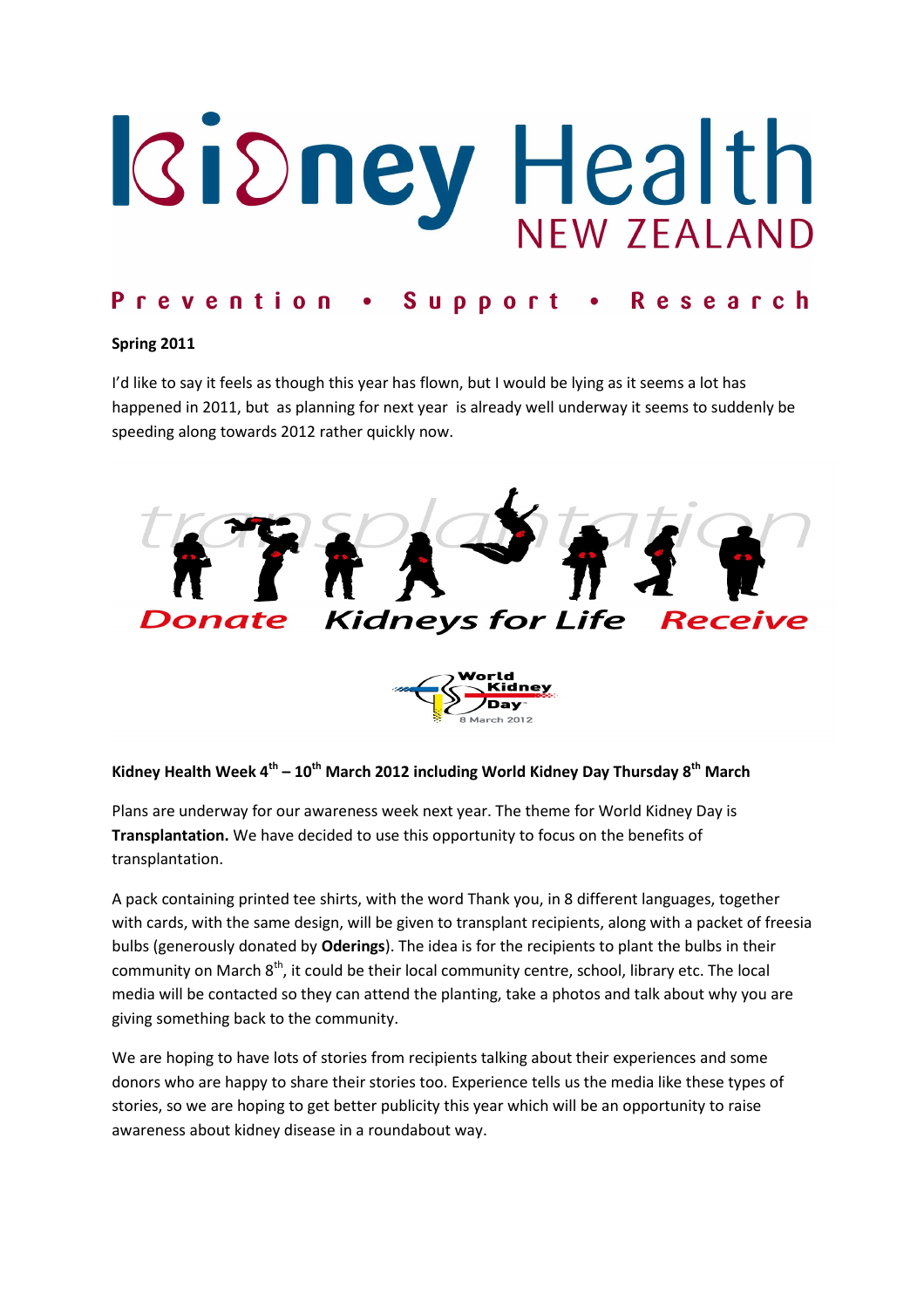We will be promoting all organ transplants as we are working with Organ Donation New Zealand (ODNZ), although KHNZ will be having a particular focus on kidneys of course. We are going to organise at least one function to recognise live donors, this will be at Government House in Wellington. We are also hoping to have similar functions in Auckland and Christchurch, although these have yet to be confirmed, as they depend on the local Mayors availability.

If you know of anyone who would be happy to tell their story please let us know. An article by Kelvin Lynn on the subject of transplantation features further in this issue.

#### Kidney Information Forums

These continue to be well attended; I recently spent time in Wanganui where I spoke to a group of kidney patients and medical staff. In New Plymouth, Kelvin and I spoke at the kidney information forum, to about 50 people, there were a great variety of speakers and the feedback was very positive. It was a good opportunity to meet the two new nephrologists to Taranaki; Dr Alastair Williams, one of the new kidney specialists, spoke about the plans for the care of kidney patients in the region, which were greeted enthusiastically. I know the local support group were pleased to meet people who were keen to become members.

At the end of October we participated in another kidney information forum for the Wellington Regional Kidney Society, held in Porirua, there was a great turnout here too. We were welcomed by a cultural group of music students from St Michaels School, who were fantastic and full of enthusiasm. The theme for the day was transplantation, the Kidney Transplant coordinators from Wellington spoke about the process of being a kidney donor and for the process for a recipient. A wonderful woman spoke about her experience of being a non directed (altruistic) kidney donor, she talked about her recovery from the operation and the thrill she



has knowing the person who received her kidney is doing well. She was an inspirational speaker.

Clare Beckett and Sheryl Sparkes , Transplant Coordinators speaking at the Kidney Information Forum in Porirua

We look forward to holding more of these information forums in 2012

#### 0800 information line and website

These continue to keep me busy, answering questions and providing information on a wide range of kidney related issues. Needless to say the recent focus regarding Jonah Lomu has certainly meant an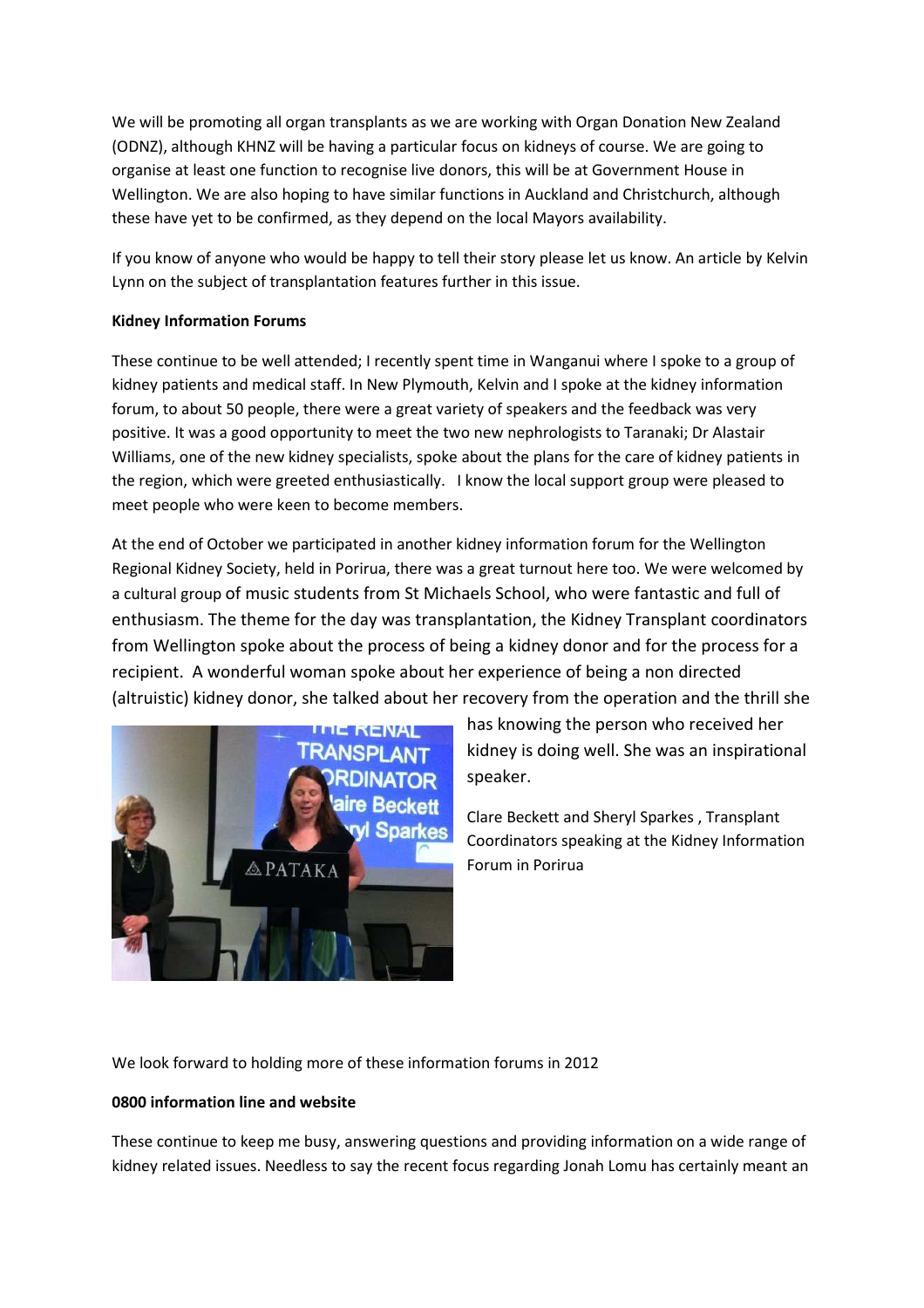increase in calls and requests for information around kidney donation. It will be interesting to know how many of those calls go on to be live kidney donor. The fact that awareness is raised about kidney disease can only be a positive thing.

#### New Office

We have finally moved into our new offices, and I must admit they are quite an improvement on our previous one, although I think anything would be! Our new address is Level One, 230 Antigua Street, Christchurch 8011.

#### A Marathon Effort

Congratulations to Craig Whitaker, aka One Kidney, who managed to pass 2307 runners after starting last and completing the Auckland marathon recently. Craig was raising money, and awareness for Kidney Health New Zealand. A mighty effort. He was sponsored by The Shoe Clinic for every person he passed during the marathon. Craig shares his story below.



Most children remember their first holiday, trip to the beach or birthday party, but my very first memory of my childhood is not a happy one...

My name is Craig and I remember at the age of 3 ½ years, sitting in a cold stainless steel bath at Auckland Hospital, in pain with tubes and monitors everywhere. I was scared and upset. I had endured a 9 hour operation to remove my kidney, which had become the surgeon's mission to save it as he felt he was able to. This is because I was born with an undiagnosed urinary tract defect and this went undiagnosed for 3 years and resulted in my left kidney becoming diseased.

Unfortunately luck was not on my side after this surgery as I developed an allergy to the sutures used to close the wound, resulting in an open wound for an extended period of time and then an ugly scar after it finally healed.

However, my second memory is a happier one. After two weeks of being bedridden, the doctors removed my drains and at last I was 'free!' I ran down the corridor as fast as my legs could take me... and would have continued to run if it wasn't for my specialist who caught me in the act!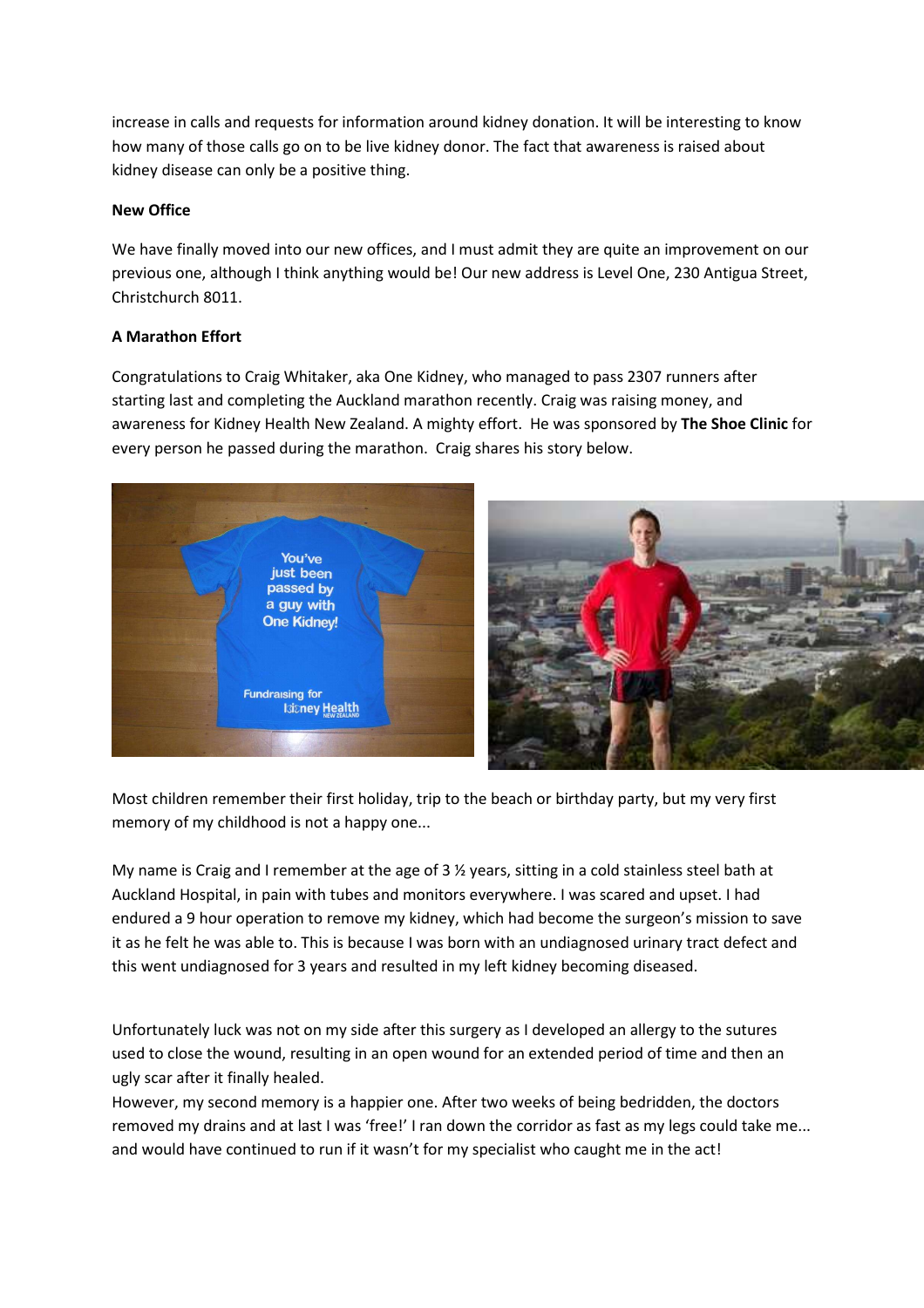If we then skip forward 9 years to a routine check-up, an elevated blood pressure was detected and after 12 further months of tests and a kidney function test late in 1990, my specialist concluded that my problematic kidney was again losing function and would have to be removed. In January of 1991, I had a second operation and this time the kidney was removed, with the added bonus of the removal of most of the ugly scar tissue which was the result of my first operation.

#### Why Running:

Well as you now know I developed a desire to run at a very early age. I loved to run and I can remember always looking forward to athletics days at school and loved it when it was cross country time. My parents entered my brothers and I in athletics competitions from a young age and I did pretty well especially in the longer distance events.

Over time other things became important (like school work), but my passion for running was reignited in my late 20's, where I started competing in triathlons (from sprint to half ironman distance events). My slender frame meant that running quickly became my strength again across the three disciplines and more recently, I have taken on the challenge of the marathon!

#### A fantastic effort, Thank you Craig.

#### From the Medical Director – Kelvin Lynn

#### Transplantation – ongoing challenges for patients and the health system

Support for kidney transplantation has been a core activity for Kidney Health New Zealand since its establishment in 1979. For most people with kidney failure a transplant is the best treatment providing superior survival and quality of life to dialysis treatment and being cheaper in the long run. Sadly, many New Zealanders that could benefit from a kidney transplant are missing out because of the lack of donors. There are two types of kidney transplant: a transplant from a living donor or from a person who has died suddenly – usually called a deceased donor. At any time there are about 350 people waiting for a deceased donor kidney and the average waiting time is between three and five years.

Organ Donation New Zealand (www.donor.co.nz) reports that in 2010 there were 41 deceased organ donors or 8.7 donors per million population and 50 kidney transplants from these donors. The wold leader for organ donation is Spain with 32 donors per million population. New Zealand organ donor rates are low compared to other countries with similar health systems. We do better with living kidney donation with 60 live donor kidney transplants in 2010.

Since kidney transplantation started in New Zealand in 1965 there have been significant advances in preventing and treating rejection. Now a person receiving a deceased donor kidney can expect to have a 95% chance that it will be working at one year and then for many more years. On average a live donor kidney transplant should work for 15 to 20 years.

The co-ordination of deceased organ donation is managed by Organ Donation New Zealand based in Auckland. Kidney transplants are carried out at Auckland, Wellington and Christchurch Hospitals. Live donor transplants are co-ordinated by transplant co-ordinators at these centres. More information on donation can be found at www.donor.co.nz or www.kidneys.co.nz.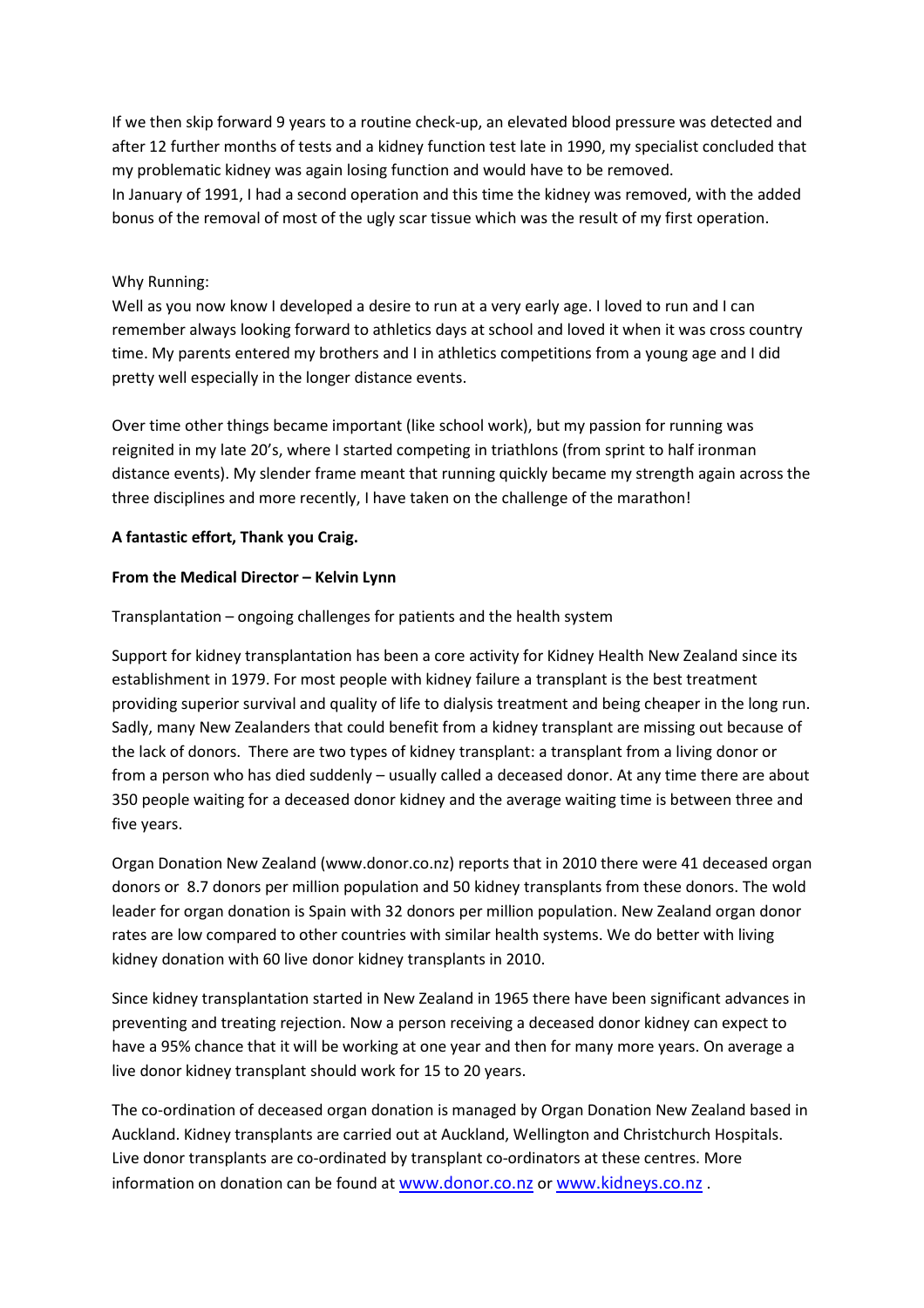There are significant barriers for potential live kidney donors. Just finding out about who can be a donor and what the benefits of transplantation are can be a challenge. Good sources of information are the transplant coordinators at the three transplant units on Kidney Health New Zealand's website. The process of assessing potential donors is lengthy – too lengthy according to many who have been through the process. Work is being done at transplant units to reduce the delays in getting special tests done and in freeing up more operating theatre time for transplants.

For some people with kidney failure new transplant technologies offer new options. Kidneys can be transplanted from some live donors with an incompatible blood group after the recipient has had special treatment to remove rejecting antibodies from their circulation. A paired kidney exchange programme is being developed and the first pair of exchanges has already been carried out. More information is available at www.kidneys.co.nz/Organ-Donation--Transplantation/Live-Kidney-Donation/Paired-Kidney-Exchange/

How might we increase our organ donation rate?

Would an organ donor register as some countries have be a help? KHNZ believes that this would be an expensive and inefficient process unlikely to make a big difference.

Would more discussion in families and communities about the benefits of organ donation help to increase donor rates from some groups in our community who traditionally have low donor rates?

Should we have a system where everyone is considered to be a potential organ donor unless they indicate otherwise – an "opt-out" system?

Should we consider increasing the financial assistance to reimburse the expenses of live donors or even provide a "reward" for these donors?

The theme for World Kidney Day on March 2012 will be Donate - Kidneys for Life – Receive. KHNZ will be working with Organ Donation New Zealand on a number of activities devoted to increasing awareness of the benefits of organ donation and stimulating community discussion.

#### SOLID – An exciting new dialysis study!!!

SOLID is an acronym which stands for "SOdium Lowering In Dialysis".

SOLID is a scientific dialysis study which will begin in late 2011 in New Zealand. Patients on home haemodialysis in Counties Manukau, Auckland, Waitemata, Capital and Coast and Canterbury DHBs will be eligible to participate in the study and we would like to have as many patients as possible participate!

The trial is endorsed by the Health Research Council of New Zealand and the Australasian Kidney Trials Network.

The study will be co-ordinated from Counties Manukau and nephrologists from all over the country will also be involved.

We will begin approaching patients to invite them to enrol in the study around February next year.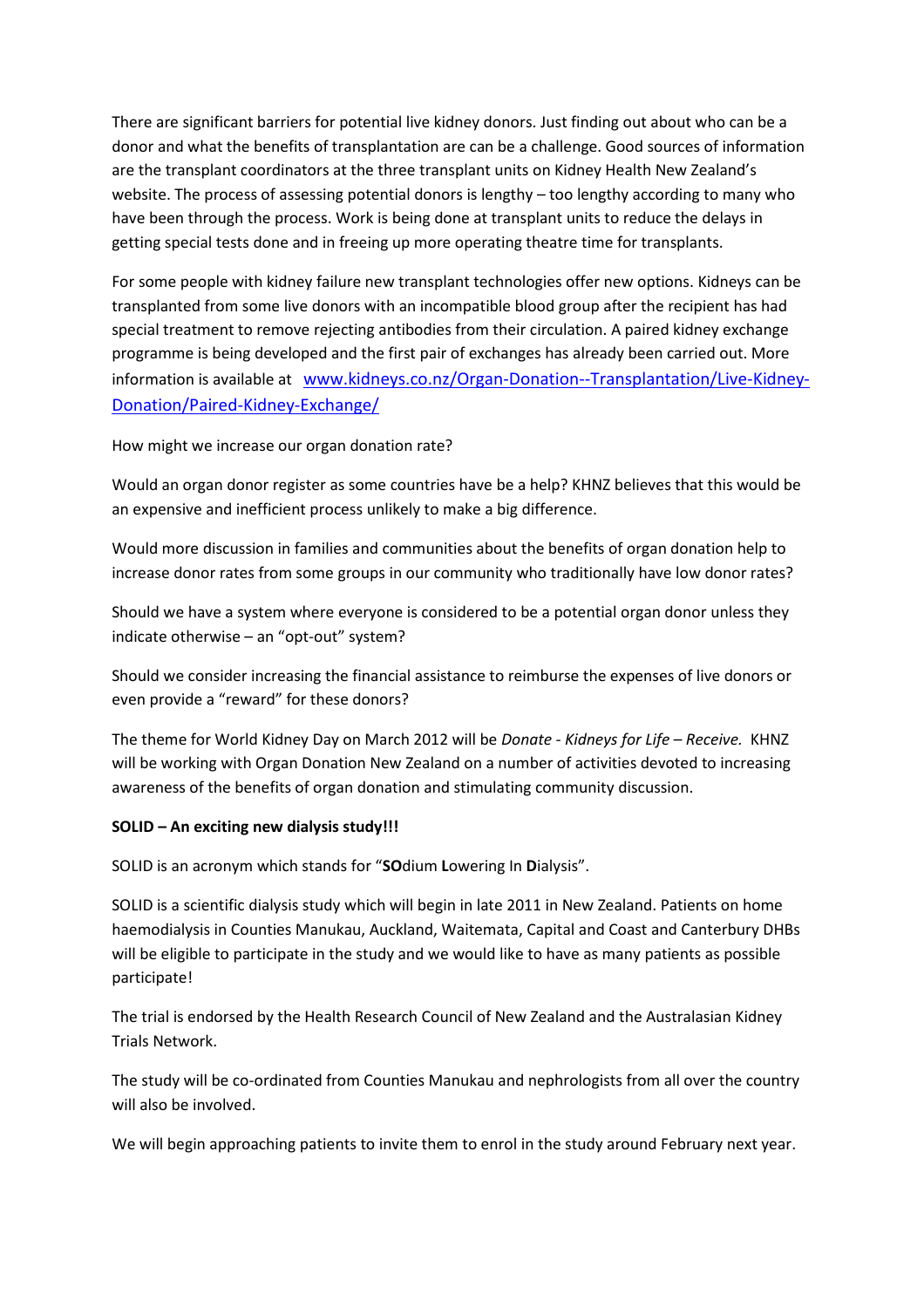#### What is the study about?

The study is based upon the knowledge that where salt (sodium) goes in our bodies, water goes too. A lesson which we all know from the dieticians!

In dialysis patients this is very important as really the only way for water to leave the body is on dialysis. Therefore, if a dialysis patient has too much salt and hence water in their body, they may not be able to get rid of it. It will cause high blood pressure and damage their heart and blood vessels.

We think that if we can reduce the amount of salt in dialysis patients' bodies, then we can improve the quality and quantity of dialysis patients' lives.

#### So how do we reduce salt?

The way that we are going to reduce salt in the body is to reduce the amount of salt in the dialysate which home haemodialysis patients use. The idea is that with less salt in the dialysis fluid, the patient will end up with less salt in their body at the end of dialysis.

After a year of having dialysis with less salt in the dialysate we hope to show that the trial patients' blood pressures, blood vessels and hearts will be in better shape than they were at the start of the trial.

#### What is involved for the patients?

The study is what we call a controlled trial. Half of the patients in the study will receive the low salt dialysate for a year and the other half will continue on their usual dialysate.

Everybody in the study will have an MRI scan of their heart at the beginning of the year and everyone will have an MRI scan of their heart at the end of the year.

The scans will be reviewed by a prominent New Zealand's cardiologist (heart specialist) called Dr Ruvin Gabriel. He will be looking to see if we've improved the hearts of the people on the low salt dialysate over the course of the year.

We will also be measuring some other things like blood pressure every 3 months during the study to see if they improve with the low salt dialysate.

We believe that all the patients in the trial will benefit from the close attention that they will receive during the study and that the information that we get from doing this study will help to improve the health of all dialysis patients in New Zealand.

At Counties Manukau, we've already performed a smaller pilot version of this study and showed that low salt dialysate is safe and causes no additional symptoms.

#### How will information from the trial help dialysis patients in the future?

We are really excited about this study, as we think that it has the potential to show that a simple and cost free alteration to the amount of salt in dialysate can ultimately save lives.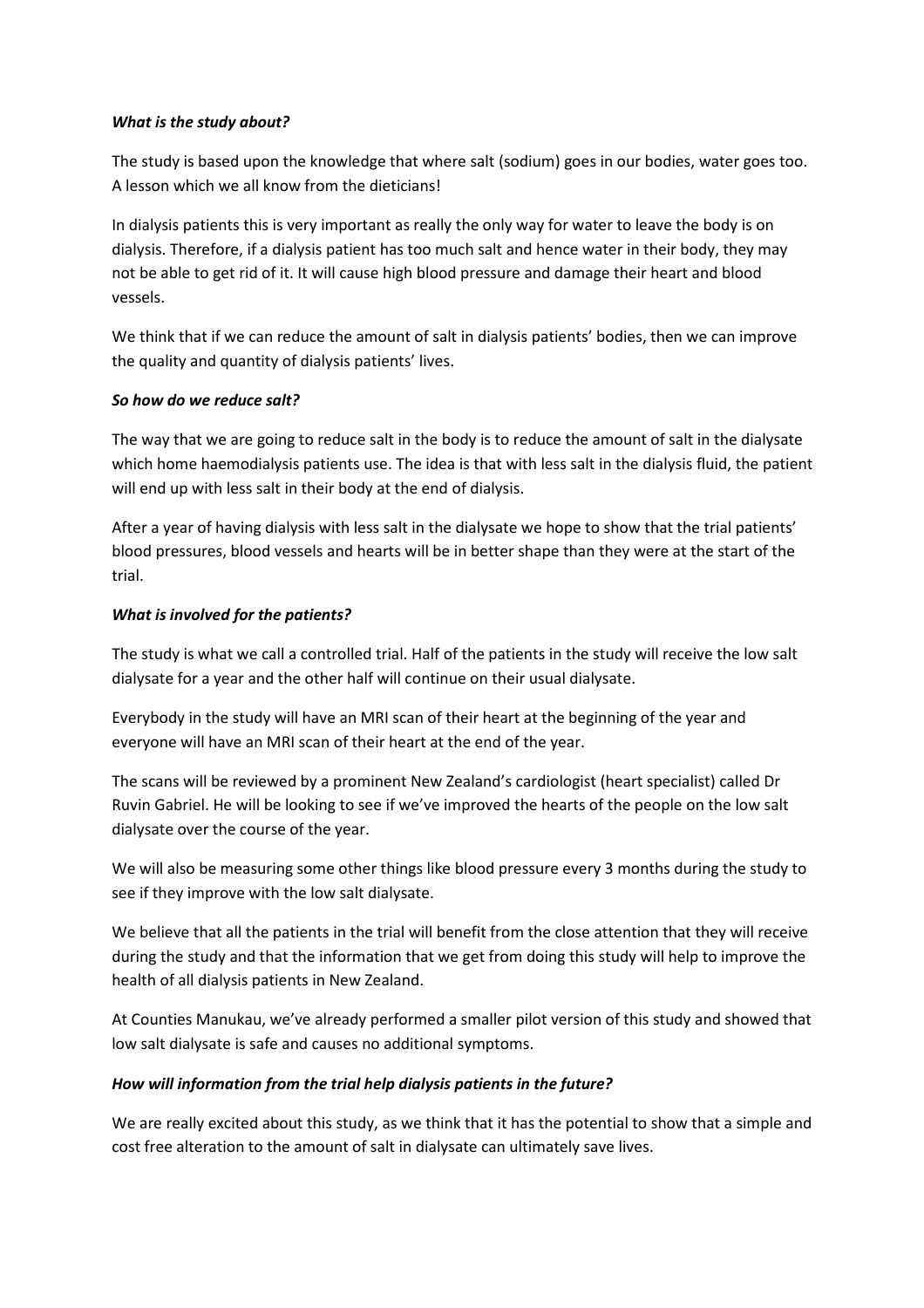#### Want more information?

The doctors involved are;

| <b>Counties Manukau</b> | Dr Mark Marshall, Dr Chris Hood and Dr Jo |
|-------------------------|-------------------------------------------|
|                         | Dunlop                                    |
|                         |                                           |
| Waitemata               | Dr. Janak de Zoysa                        |
|                         |                                           |
| Auckland                | Dr. Imad Haloob                           |
|                         |                                           |
| Wellington              | Dr. Grant Pigeon                          |
|                         |                                           |
| Christchurch            | Dr. David Macgregor                       |
|                         |                                           |
|                         |                                           |
|                         |                                           |

If you are interested in participating in the trial or would like to know more about it then please feel free to email Dr. Jo Dunlop on Joanna.dunlop@middlemore.co.nz or speak to your dialysis nurse or SMO.

#### We remember:

#### Allan Livingston

 Allan was a stalwart of the Nelson/Marlborough Kidney Patient Support group, he helped set up the group and worked hard, along with his wife Faye, to provide support and information for people with kidney failure in the region. He will be missed by us all. Our thoughts are with his family. R I P Allan

The staff at Kidney Health New Zealand would like to wish you all a Happy Christmas and a Safe and Healthy New Year. Thank you for your continued support, particularly during such a difficult year. We look forward to the earth settling down in 2012.